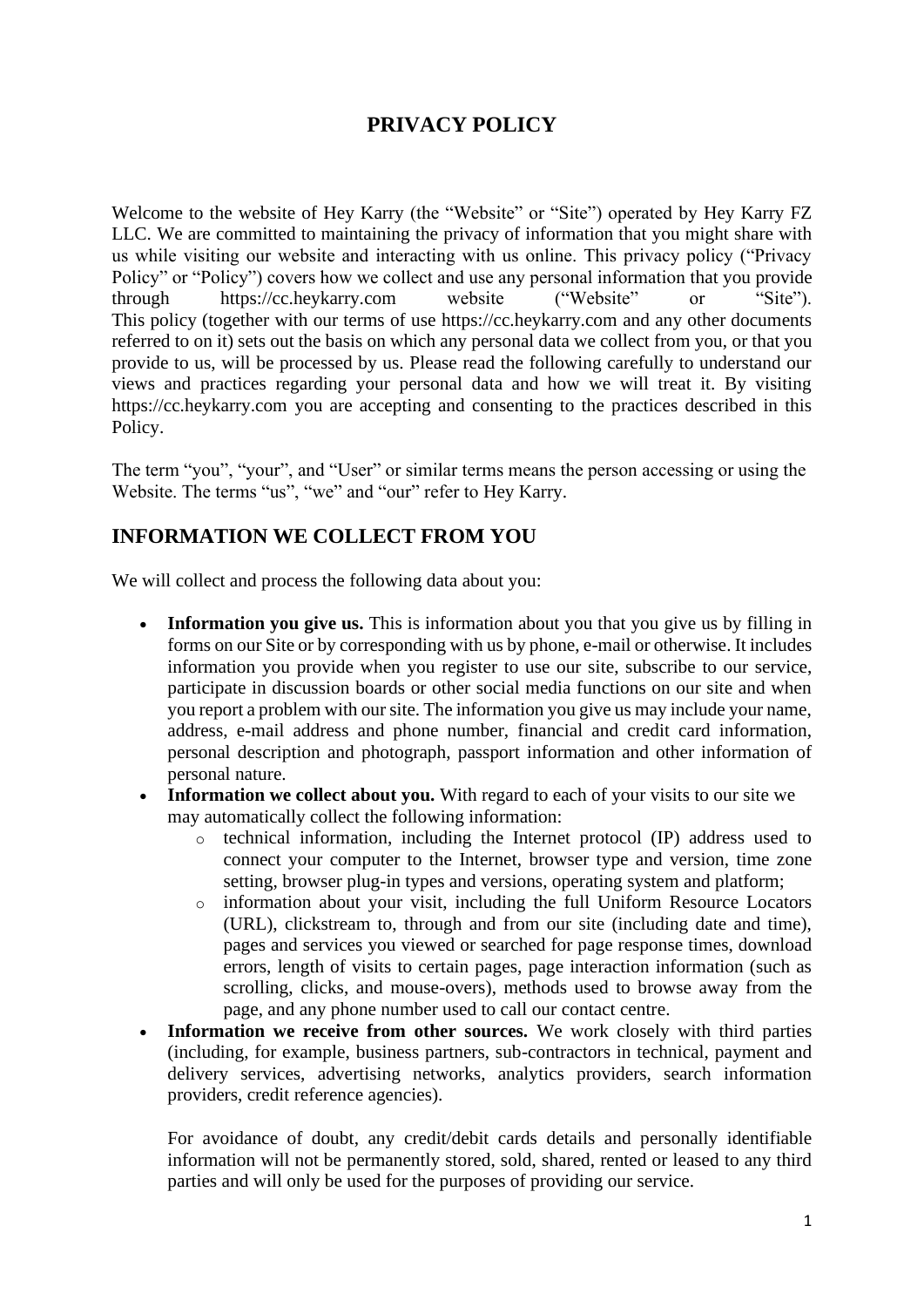## **PAYMENTS & REFUNDS POLICY**

- We accept payments online using Visa and MasterCard credit/debit card in UAE Dirhams only through cards which are issued in the United Arab Emirates. For avoidance of doubt, we do not deal with or provide any services or products to any of OFAC (Office of Foreign Assets Control) sanctions countries in accordance with the laws of the United Arab Emirates.
- Refunds (if any) will be subject to clause 11  $\&$  12 of our online payment terms and conditions as amended from time to time.

#### **COOKIES**

Our website uses cookies to distinguish you from other users of our website. This helps us to provide you with a good experience when you browse our website and also allows us to improve our site. For detailed information on the cookies, you may contact us.

#### **USES MADE OF THE INFORMATION**

We use information held about you in the following ways:

- Information you give to us. We will use this information:
	- o to carry out our obligations arising from any contracts entered into between you and us and to provide you with the information, products and services that you request from us;
	- o to provide you with information about other products and services we offer that are similar to those that you have already purchased or enquired about;
	- o to notify you about changes to our service;
	- o to ensure that content from our site is presented in the most effective manner for you and for your computer.
- Information we collect about you. We will use this information:
	- to administer our site and for internal operations, including troubleshooting, data analysis, testing, research, statistical and survey purposes;
	- o to improve our site to ensure that content is presented in the most effective manner for you and for your computer;
	- o to allow you to participate in interactive features of our service, when you choose to do so;
	- o as part of our efforts to keep our site safe and secure;
	- o to measure or understand the effectiveness of advertising we serve to you and others, and to deliver relevant advertising to you;
	- o to make suggestions and recommendations to you and other users of our site about goods or services that may interest you or them.
- Information we receive from other sources. We will combine this information with information you give to us and information we collect about you. We will use this information and the combined information for the purposes set out above (depending on the types of information we receive).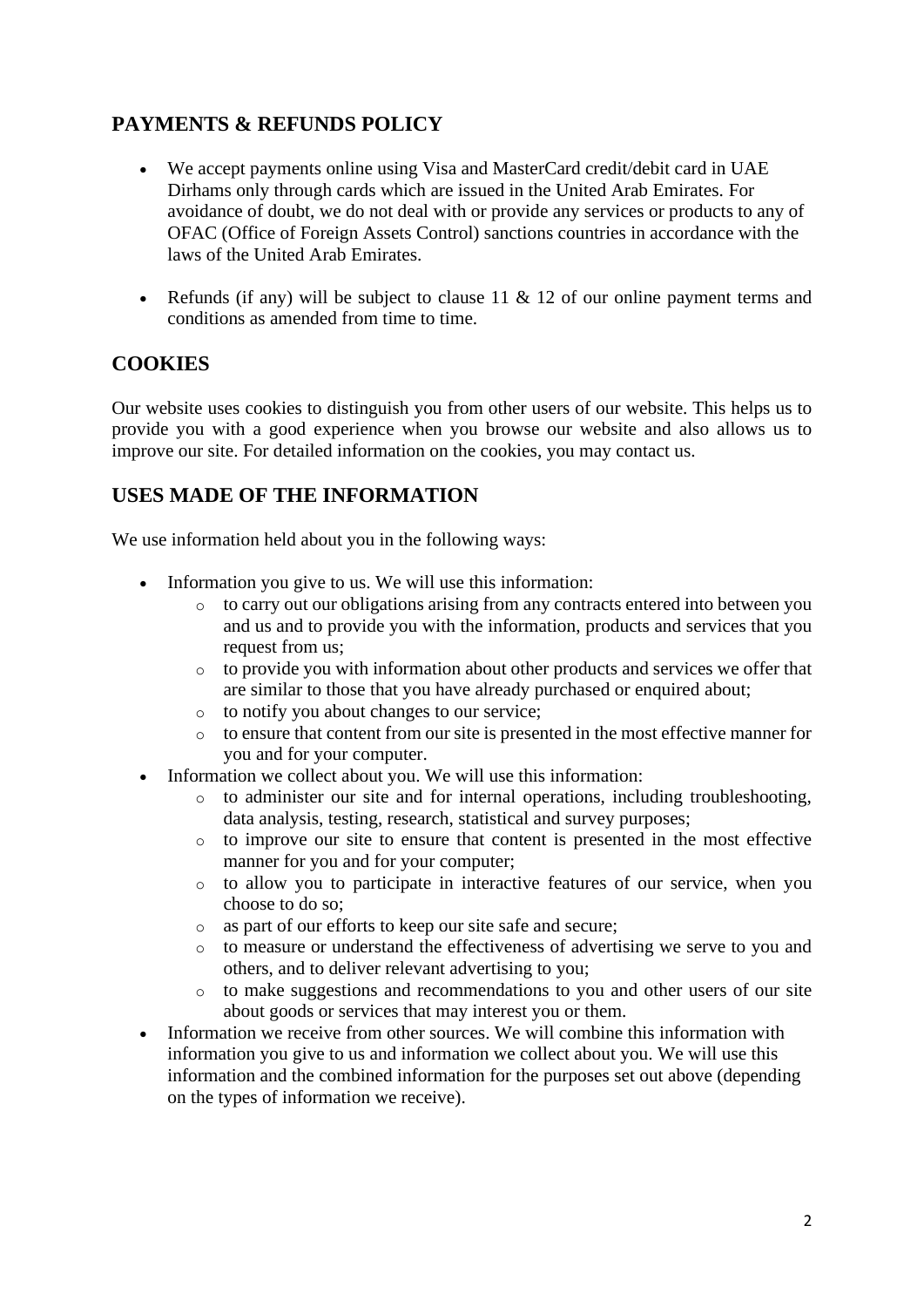## **DISCLOSURE OF YOUR INFORMATION**

You agree that we have the right to share your personal information with:

- Any member of our group, which means our subsidiaries, our ultimate holding company and its subsidiaries if applicable.
- Selected third parties including:
	- o business partners, suppliers and sub-contractors for the performance of any contract we enter into with them on your behalf;
	- o advertisers and advertising networks that require the data to select and serve relevant adverts to you and others. We do not disclose information about identifiable individuals to our advertisers, but we will provide them with aggregate information about our users (for example, we may inform them that 500 men aged under 30 have clicked on their advertisement on any given day). We may also use such aggregate information to help advertisers reach the kind of audience they want to target to determine service trends in a non-descript manner. We may make use of the personal data we have collected from you to enable us to comply with our advertisers' wishes by displaying their advertisement to that target audience;
	- o analytics and search engine providers that assist us in the improvement and optimisation of our site;

We will disclose your personal information to third parties:

- o If Hey Karry or substantially all of its assets are acquired by a third party, in which case personal data held by it about its customers will be one of the transferred assets.
- o If we are under a duty to disclose or share your personal data in order to comply with any legal obligation, or in order to enforce or apply our terms of use https://cc.heykarry.com and other agreements; or to protect the rights, property, or safety of Hey Karry, our customers, or others. This includes exchanging information with other companies and organisations for the purposes of fraud protection and credit risk reduction.

#### **WHERE WE STORE YOUR PERSONAL DATA**

The data that we collect from you may be transferred to, and stored at, a destination outside the United Arab Emirates ("UAE"). It may also be processed by staff operating outside the UAE who work for us or for one of our suppliers. This includes staff engaged in, among other things, the fulfilment of your instruction, the processing of your payment details and the provision of support services. By submitting your personal data, you agree to this transfer, storing or processing. We will take all steps reasonably necessary to ensure that your data is treated securely and in accordance with this privacy policy.

All information you provide to us is stored on our secure servers. Where we have given you (or where you have chosen) a password which enables you to access certain parts of our site, you are responsible for keeping this password confidential. We ask you not to share your password with anyone.